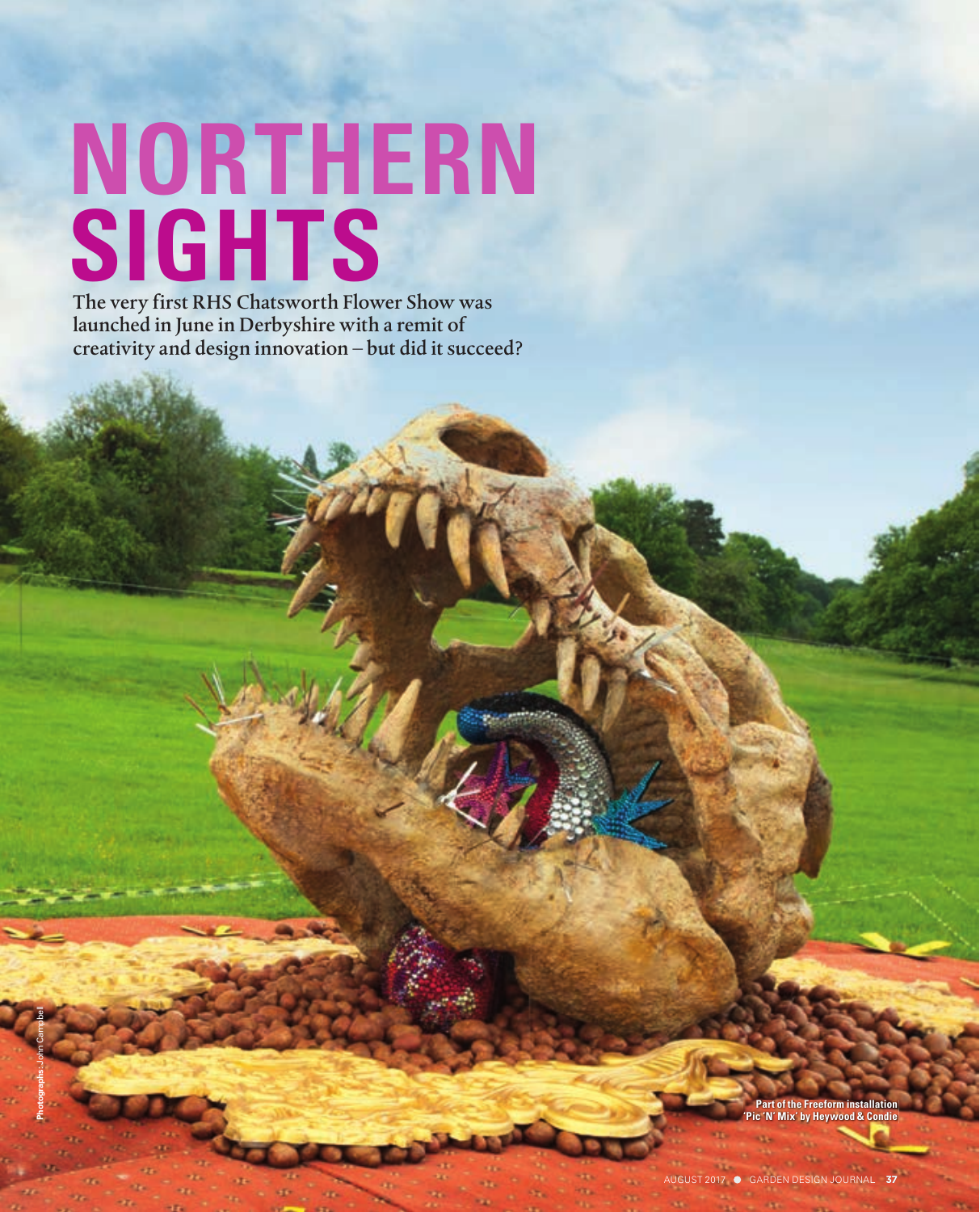## JO THOMPSON MSGD

**THE INS Chatsworth Flower Show in early June was based on the theme Design Revolutionaries', intending to focus on those who push the boundaries.** Flower Show in early June was based on the theme 'Design Revolutionaries', intending to To reference this, a new garden category was launched – the Freeform category. These unjudged installations were open to any interpretation and could be any size and shape the designer wanted. There were also a series of show gardens, as well as artworks and installations, including the inflatable 'Great Conservatory' and a series of wind sculptures by Andrew Lee in front of Chatsworth House (below), which made the most of the blustery conditions.

The event did not get off to the most auspicious start, with terrible weather calling a halt to Press Day, and difficulties with traffic and parking. "After the extreme weather caused traffic problems on the first day, we put extra measures in place to ensure that traffic moved well for the rest of the show," explains Hannah Dolby of the RHS. "We also put extra resource into managing queues at the gates, which became too long on the second day. We will certainly embrace all feedback on the show in its inaugural year, and will take it into account in our planning for next year. Beyond these issues, feedback on the show has been overwhelmingly positive."

Indeed, despite the problems, visitors who did make it to the event were impressed with displays and the unbeatable setting in the grounds of one of the country's most admired historic estates and houses, on the banks of the river and framed by majestic trees and gently rolling hills.

We asked a variety of industry people what they made of the new great Northern show.

**"I LOVE TAKING** graphic photos of sculpture, and liked David Harber's striking broken cube, in the Freeform garden 'Curves & Cube', created with Gaze Burvill. Made from oxidized steel and featuring a filigree of organic patterns that mimic foliage, it was very photogenic when viewed from close up and far away. It looked particularly powerful and striking against a backdrop of sky and clouds."

#### 04 SARAH JARMAN **Pre-Registered SGD Members**





an inaugural show, RHS Chatsworth demonstrated design evolution and no doubt as each year goes by we will

see more revolution come through. Newer, younger designers will have the opportunity to take the helm. I loved the fluidity of Jo Thompson's garden. The curves and soft, meadow-style planting complemented the movement of the river close by. The clever use of rebar really worked as a 'barely there' boundary, but its industrial finish made the space contemporary."

01 CLIVE NICHOLS **Garden photographer**



## 02 ARIT ANDERSON **Pre-Registered SGD Member**







Hervey-Brookes' IQ Quarry Garden, especially the

amazing rear wall with bold, beautiful panels." The walls

were in fact an artwork called 'Passing Light', commissioned specially for the garden, and designed by Stroud-based artist Ann-Margreth Bohl. Made of Corten steel, it was treated by the artist by hand on site at Chatsworth to create the distressed effect using hydrogen peroxide, salt and acid. The piece is concerned with the movement of light through a solid structure.

**"THE 14M-HIGH** inflatable Great Conservatory and its dripping moss installation by Cityscapes' Darryl Moore and Adolfo

Harrison MSGD, complete with glitter ball, was a brave and exciting exhibit at the show. Information boards and tropical-planted beds illustrated and educated about the Victorian head gardener of Chatsworth, Joseph Paxton, and his work. The central installation was arresting, a moss-covered frame with misting sprays that dripped water into a pool below. We even saw an older gentleman tapping his foot to the subtle soundscape that played in the background. There was definitely a feeling of awe and wonder in there."